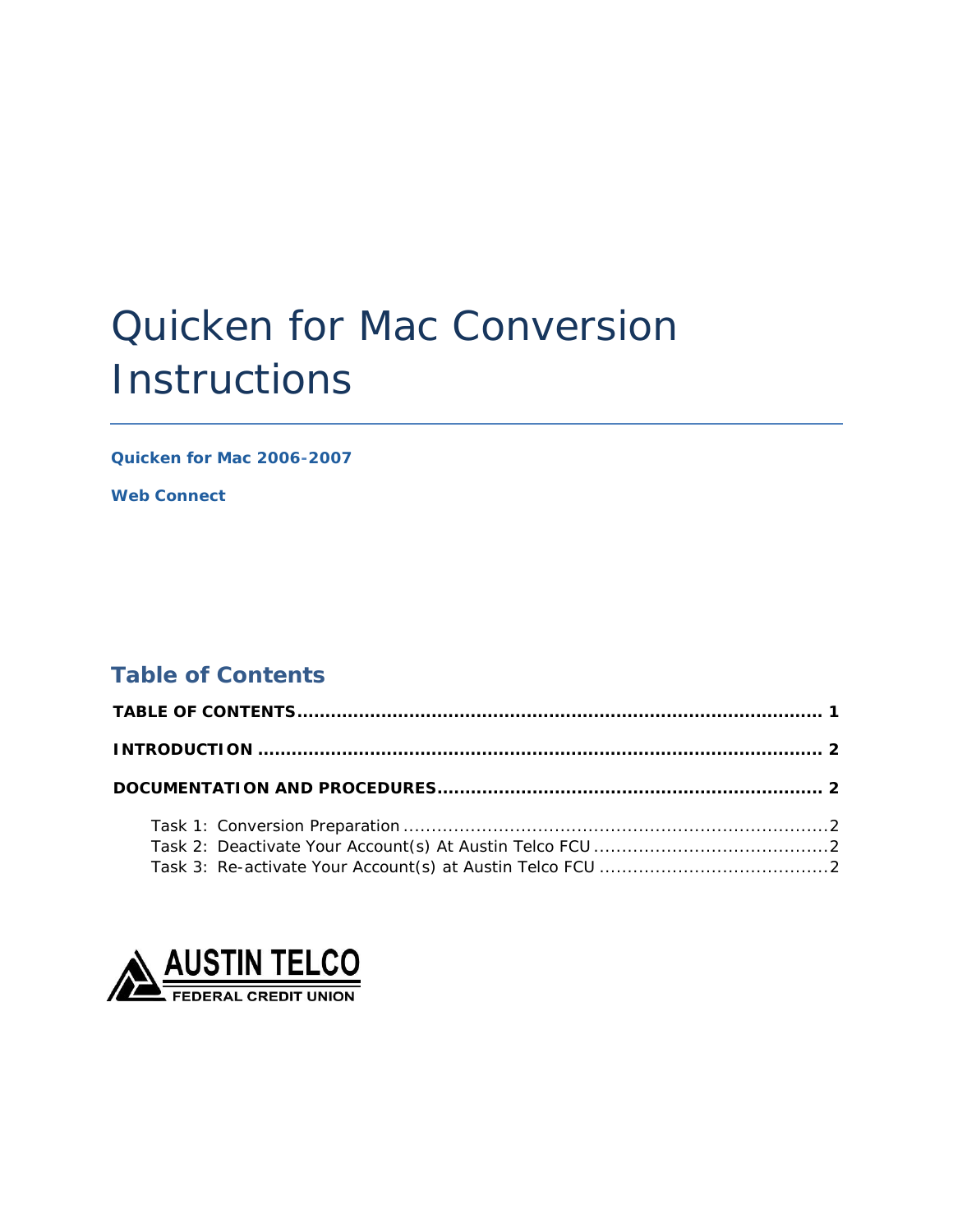# <span id="page-1-0"></span>**Introduction**

 As *Austin Telco Federal Credit Union* completes its system conversion, you will need to modify your Quicken settings to ensure the smooth transition of your data. To complete these instructions, you will need your Username and Password for *Austin Telco FCU* Online Banking.

 It is important that you perform the following instructions exactly as described and in the order presented. If you do not, your service may stop functioning properly. This conversion should take 15–30 minutes.

 **NOTE:** This update is time sensitive and can be completed on or after 3/10/15.

## <span id="page-1-2"></span><span id="page-1-1"></span>**Documentation and Procedures**

### **Task 1: Conversion Preparation**

- 1. Backup your data file. For instructions to back up your data file, choose **Help**  menu > **Search**. Search for *Backing Up*, select "**Backing Up Your Data**," and follow the instructions.
- 2. Download the latest Quicken Update. For instructions to download an update, choose **Help** menu > **Search**. Search for *Updates*, select "**Checking for Updates to Quicken**," and follow the instructions.

#### <span id="page-1-3"></span> **Task 2: Deactivate Your Account(s) At Austin Telco FCU**

- 1. Choose **Lists** menu > **Accounts**.
- 2. Select the account that you want to disable and click **Edit**.
- 3. In the **Download Transactions** drop-down list, select **Not Enabled**. Follow the prompts to confirm the deactivation.
- 4. Remove the information within the **Account Number** and **Routing Number**  fields.
- 5. Click **OK** to save your edits.
- 6. Repeat steps 2 5 for each account at *Austin Telco FCU*.
- 7. Verify that your account list does not display a blue online circle icon for any accounts at *Austin Telco FCU*.

#### <span id="page-1-4"></span> **Task 3: Re-activate Your Account(s) at Austin Telco FCU**